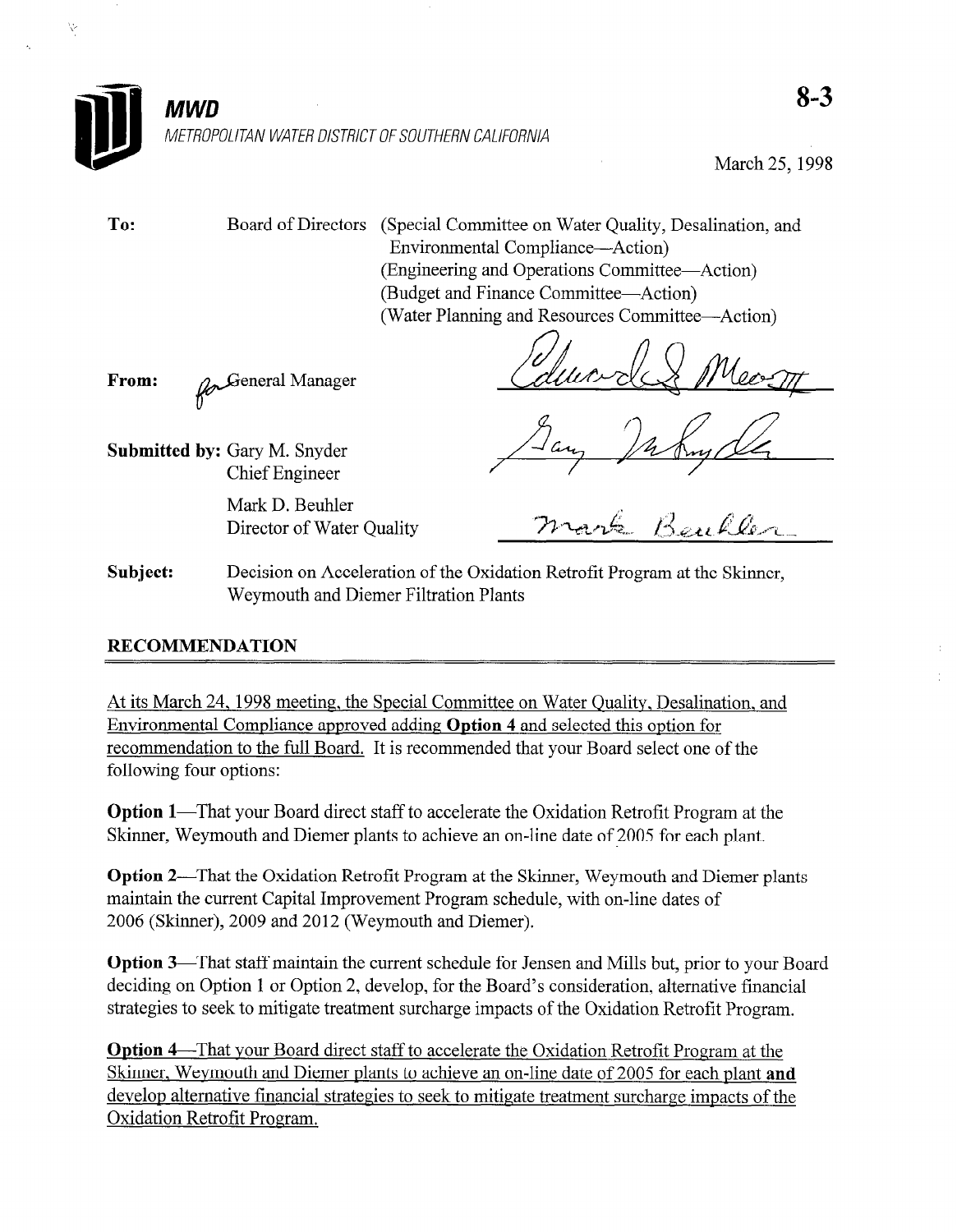# EXECUTIVE SUMMARY

At the Board's request, staff has prepared a schedule and a rate impact analysis on the potential acceleration of the Oxidation Retrofit Program at the Skinner, Weymouth and Diemer filtration plants. With an accelerated schedule, the on-line dates of the Skinner, Weymouth and Diemer filtration plants would be 2005. The Mills and Jensen filtration plants would continue with their scheduled on-line dates of 2002 and 2003, respectively. The treatment surcharge would increase at a faster rate with the accelerated schedule, but due to the effects of inflation, the total program cost would be less than with the current Capital Improvement Program (CIP) schedule.

# DETAILED REPORT

Ozone is needed at Metropolitan's Jensen and Mills plants to comply with the proposed Stage I Disinfectants and Disinfection By-products Rule (D/DBP Rule). Final design of ozonation facilities at these two State Project Water plants is currently underway. (State Project Water produces significantly higher levels of disinfection by-products as compared to Colorado River Water.) Ozone implementation is currently on schedule with on-line dates of 2002 and 2003 for Mills and Jensen, respectively, ensuring that Metropolitan and its Member Agencies receiving water from these plants will be in compliance with Stage I of the D/DBP Rule.

The sequence of construction contracts for the Oxidation Retrofit Program at the Mills and Jensen plants has been scheduled such that several contracts will be brought to your Board for award following promulgation of Stage I of the D/DBP Rule, currently expected in late 1998. Staff are commencing the bidding and procurement process for these initial contracts in order to stay on schedule at Mills and Jensen.

Ozonation facilities at the Skinner plant are currently scheduled to be on-line by 2006, while the  $Oz$ onation factures at the SKHIIET plant are currently scheduled to be on-line by  $2000$ , while t Diemer and Weymouth plants are scheduled for 2009 and 2012 (the sequencing of the Diemer and Weymouth plants has not been established) to comply with potential future, more stringent drinking water standards. Your Board requested an assessment of whether ozone implementation at these three plants could be accelerated. If implementation of ozone at the Skinner, Weymouth and Diemer plants were to proceed aggressively, the three plants could be on-line by 2005. Design and construction of the three plants would proceed simultaneously and would overlap work at the Jensen plant. At each of the three Colorado River plants (Skinner, Weymouth and Diemer), a series of projects would be initiated, first to relocate or modify facilities which will be impacted by ozone, and then to construct the ozonation facilities. Environmental documentation would also be required at each of these three plants. Figure 1 shows the current construction schedule, and Figure 2 illustrates an accelerated schedule.

The program estimate in the CIP for the Oxidation Retrofit Program at the Jensen and Mills plants is  $$263,000,000$  (Program 15173W). The program estimate for the Oxidation Retrofit Program at Skinner, Weymouth and Diemer (Program 95620W) based on the current CIP schedule is  $$507,000,000$  (Option 2). However, by accelerating the Oxidation Retrofit Program schedule, the latter program estimate would be reduced to  $$437,000,000$  (Option 1) due to reduced escalation. In summary, the program estimate for the Oxidation Retrofit Program at all five filtration plants is  $$700,000,000$  under **Option 1** and  $$770,000,000$  under **Option 2**.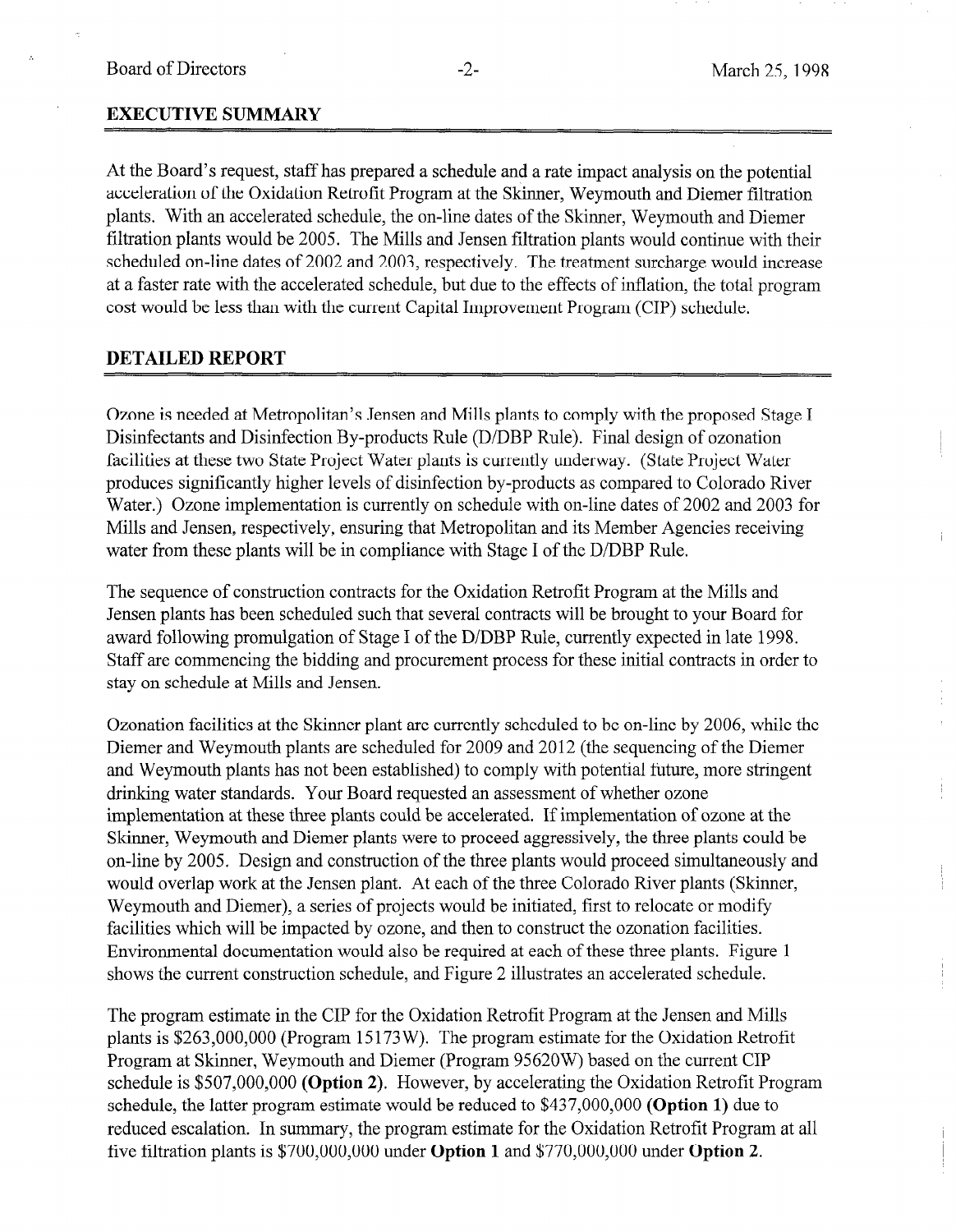#### Board of Directors -3- March 25, 1998

A rate impact analysis based on estimated cash flows associated with the most aggressive construction schedule at the Skinner, Weymouth and Diemer filtration plants shows that the treatment surcharge may on average increase by about four percent per year between 2002 and 2007 versus about three percent per year under the current construction schedule. This assumes that all ozone costs continue to be collected through the treatment surcharge. The maximum annual increase during this period with the accelerated schedule would be about seven percent or \$6 per acre-foot. However, over the long-term, the increase in the treatment surcharge due to the Oxidation Retrofit Program is estimated to be about \$24 per acre-foot. Figure 3 illustrates the difference in the projected treatment surcharge attributed to the accelerated construction schedule at Skinner, Weymouth and Diemer. The difference in the treatment surcharge prior to 2007 is driven by the higher capital outlays associated with the accelerated construction schedule (Figure 4).

A third option was developed to respond to concerns expressed by some Member Agencies that accelerating ozone would severely impact their ability to market treated water from Metropolitan. Option 3 would direct staff to develop, for the Board's consideration, alternative financing strategies to minimize treatment surcharge increases associated with the Oxidation Retrofit Program. These strategies could involve fixed charges, peaking charges, bond issues, etc. to discourage "rolling-off' to base-loaded local treatment plants. Staff would fold this analysis into the fundamental review of Metropolitan's rate structure that will occur over the next 12 months.

Option 4 is a hybrid of Options 1 and 3. Option 4 directs staff to accelerate the Oxidation Retrofit Program at the Skinner, Wevmouth and Diemer plants to achieve an on-line date of 2005 for each plant and develop alternative financial strategies to seek to mitigate treatment surcharge impacts of the Oxidation Retrofit Program. This option was recommended and approved bv the Special Committee on Water Quality, Desalination, and Environmental Compliance at its March 24. 1998 meeting.

Attachment A includes a list of key questions and answers asked by your Board and others regarding acceleration of the Oxidation Retrofit Program at the Skinner, Weymouth and Diemer plants.

JMB/GLJ/mi

Attachments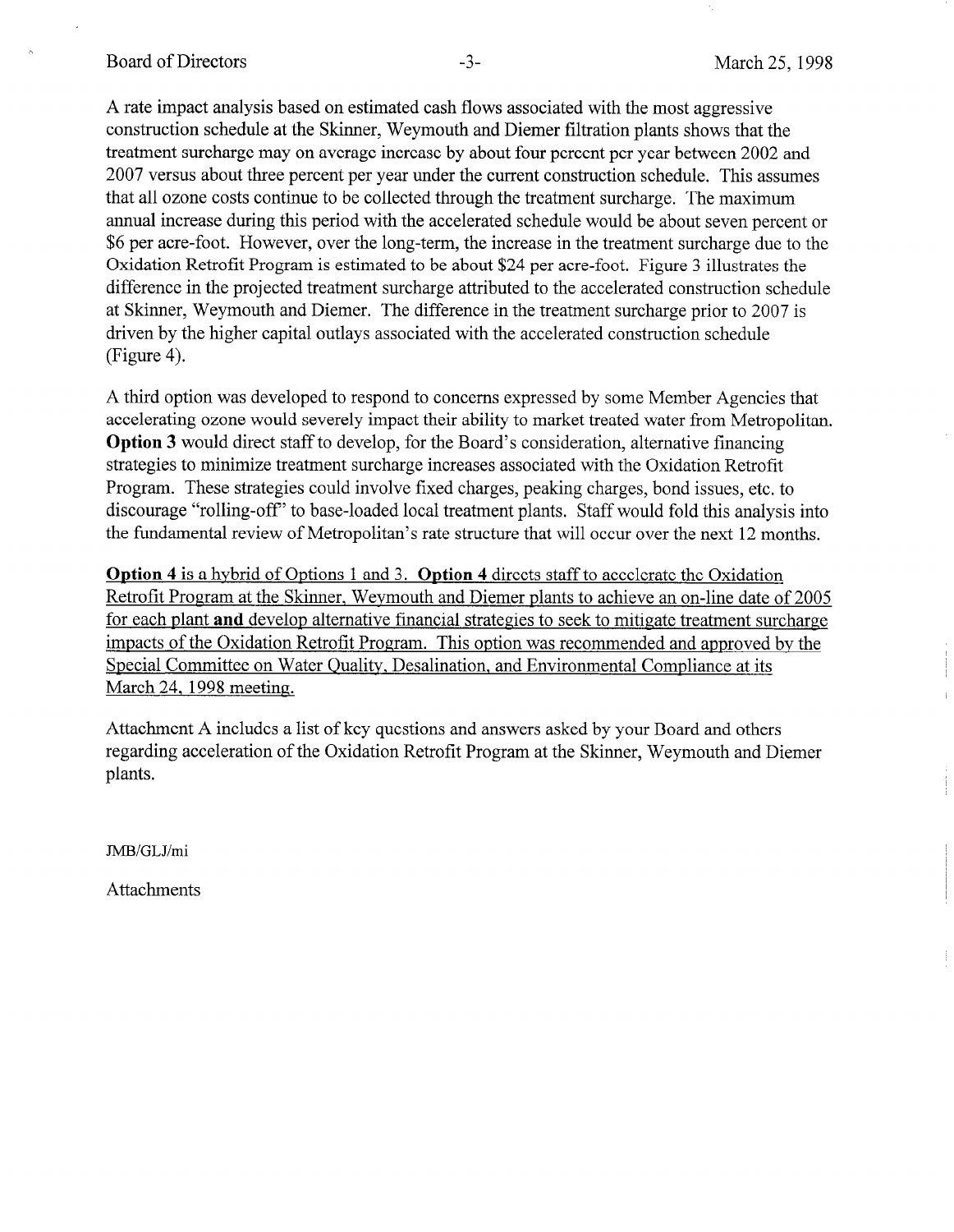Attachment to 8-3 Engineering Division March 25, 1998

am

FIGURE 1

# ORP Implementation Schedules Current CIP

|                          |               | Year                                                                                                                                                                                                                                            |               |                                                    |               |               |    |              |                     |              |    |
|--------------------------|---------------|-------------------------------------------------------------------------------------------------------------------------------------------------------------------------------------------------------------------------------------------------|---------------|----------------------------------------------------|---------------|---------------|----|--------------|---------------------|--------------|----|
|                          | 97            | 98                                                                                                                                                                                                                                              | 99            | 00                                                 | 01            | 02            | 03 | 04           | 05                  | 06           | 07 |
| <b>Compliance Sched.</b> |               | Promulgate $\forall$                                                                                                                                                                                                                            |               | 3 Yr. Compliance $\overline{\nabla}$<br>Compliance |               | $2$ Yr. Ext.  | ↽  |              | 5 Yr. Compliance    |              |    |
| <b>Mills FP</b>          | Design        |                                                                                                                                                                                                                                                 | $\bm{\nabla}$ | Construction                                       |               |               |    |              |                     |              |    |
| MFP & JFP Eqpt.          | <b>Design</b> | $\mathbf u$<br>anggaran dan kalendar dan kalendar dan kalendar dan dari dari dari dari dari dari dari dalam dalam dan dalam d<br>Kabupatèn Sulawe dan kalendar dan kalendar dan kalendar dan dalam kalendar dan dalam kalendar dan dalam kalend |               | Fabrication                                        |               |               |    |              |                     |              |    |
| <b>Jensen FP</b>         | Design        | <b>Robert Barnett</b>                                                                                                                                                                                                                           | Construct Des |                                                    |               | Construction  |    |              |                     |              |    |
| <b>Skinner FP</b>        |               |                                                                                                                                                                                                                                                 | Env. Doc.     |                                                    | <b>Design</b> | $\bm{\nabla}$ |    | Construction |                     |              |    |
| Plant 4                  |               |                                                                                                                                                                                                                                                 |               |                                                    |               | Env. Doc      |    | Design       | 77<br><b>Second</b> | Construction |    |
| <b>Plant 5</b>           |               |                                                                                                                                                                                                                                                 |               |                                                    |               |               |    |              |                     | Env. Doc.    |    |

Bid Period | Fabrication | Construction

 $\mathcal{A}^{\mathcal{A}}$  and  $\mathcal{A}^{\mathcal{A}}$ 

 $\sim$  .

Metropolitan Water District of Southern California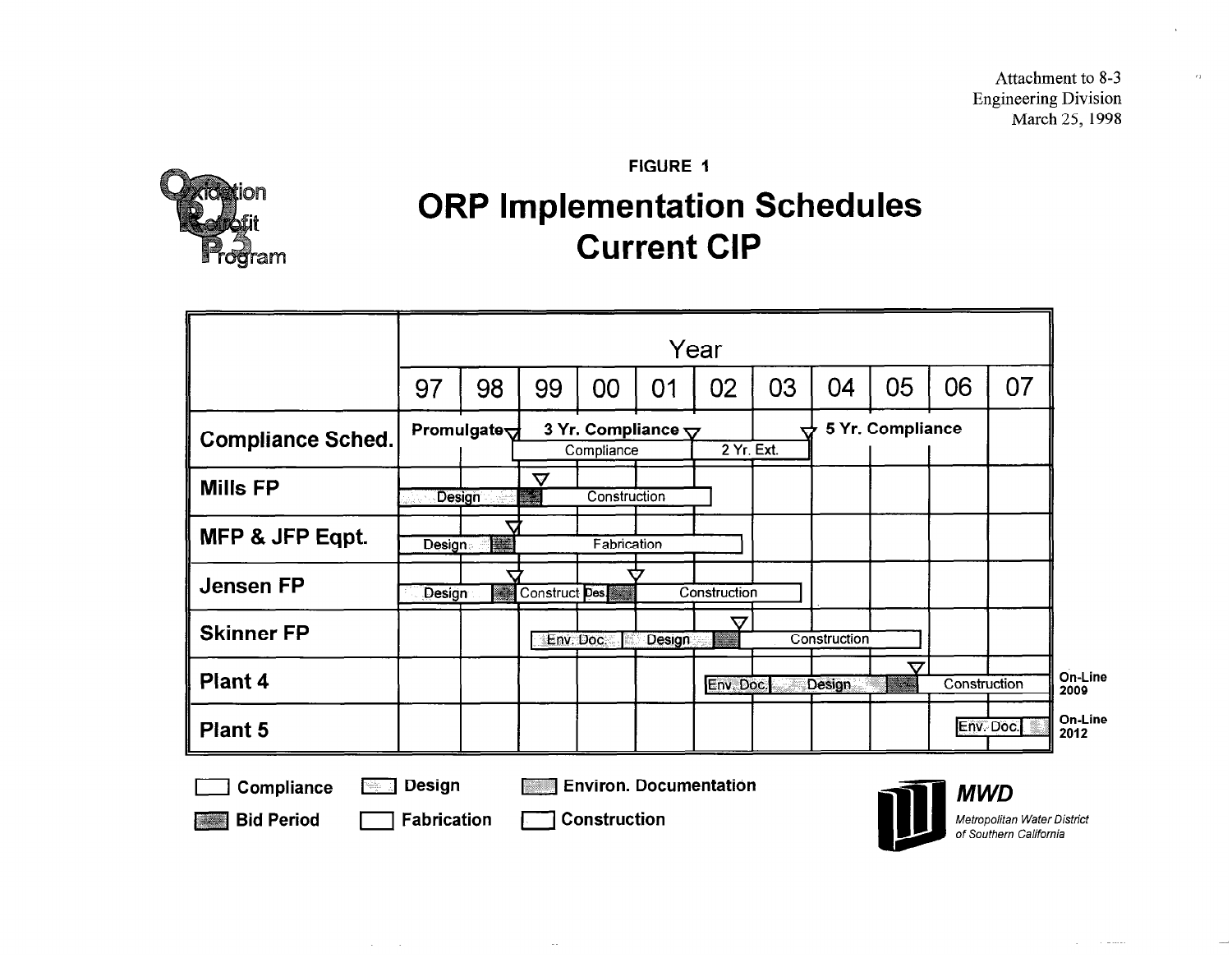Attachment to 8-3 Engineering Division March 25, 1998



FIGURE 2

# ORP Implementation Schedules Most Aggressive Approach

|                          | Year          |                                                                                                                                                                                                                                  |                               |                                         |                 |              |              |    |                  |    |    |
|--------------------------|---------------|----------------------------------------------------------------------------------------------------------------------------------------------------------------------------------------------------------------------------------|-------------------------------|-----------------------------------------|-----------------|--------------|--------------|----|------------------|----|----|
|                          | 97            | 98                                                                                                                                                                                                                               | 99                            | 00                                      | 01              | 02           | 03           | 04 | 05               | 06 | 07 |
| <b>Compliance Sched.</b> |               | Promulgate $\forall$                                                                                                                                                                                                             |                               | 3 Yr. Compliance $\nabla$<br>Compliance |                 | 2 Yr. Ext.   | ⇁            |    | 5 Yr. Compliance |    |    |
| <b>Mills FP</b>          | Design        |                                                                                                                                                                                                                                  | $\bm{\nabla}$<br><b>Maria</b> | Construction                            |                 |              |              |    |                  |    |    |
| MFP & JFP Eqpt.          | <b>Design</b> | e di conservazione di conservazione di conservazione di conservazione di conservazione di conservazione di con<br>Conservazione di conservazione di conservazione di conservazione di conservazione di conservazione di conserva |                               | Fabrication                             |                 |              |              |    |                  |    |    |
| <b>Jensen FP</b>         | <b>Design</b> | en de la componenta de la componenta de la componenta de la componenta de la componenta de la componenta de la                                                                                                                   | Constr.                       | Des <sub>1</sub>                        |                 | Construction |              |    |                  |    |    |
| <b>Skinner FP</b>        |               |                                                                                                                                                                                                                                  | Env. Doc.                     | Design                                  | <b>Maritimo</b> |              | Construction |    |                  |    |    |
| Plant 4                  |               |                                                                                                                                                                                                                                  | Env. Doc.                     | <b>Design</b>                           | 77<br>anaanaa   |              | Construction |    |                  |    |    |
| Plant 5                  |               |                                                                                                                                                                                                                                  | Env. Doc.                     | Design                                  | ▽               |              | Construction |    |                  |    |    |

I Compliance **I Design Change Design Design Design** Environ. Documentation

Bid Period **1 Fabrication 1 Construction** 



Metropolitan Water District of Southern California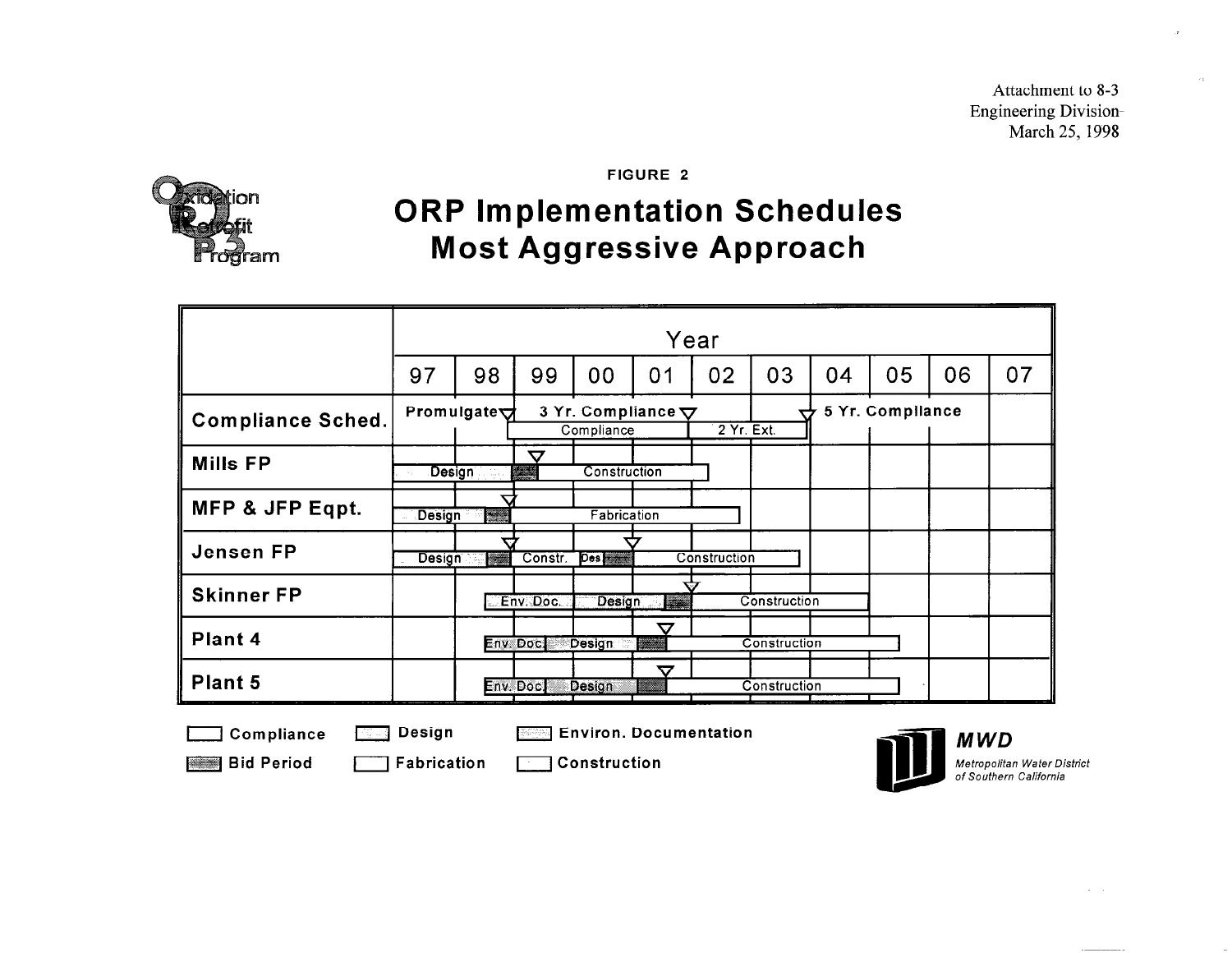Attachment to 8-3 Water Planning & Resources Division March 25, 1998

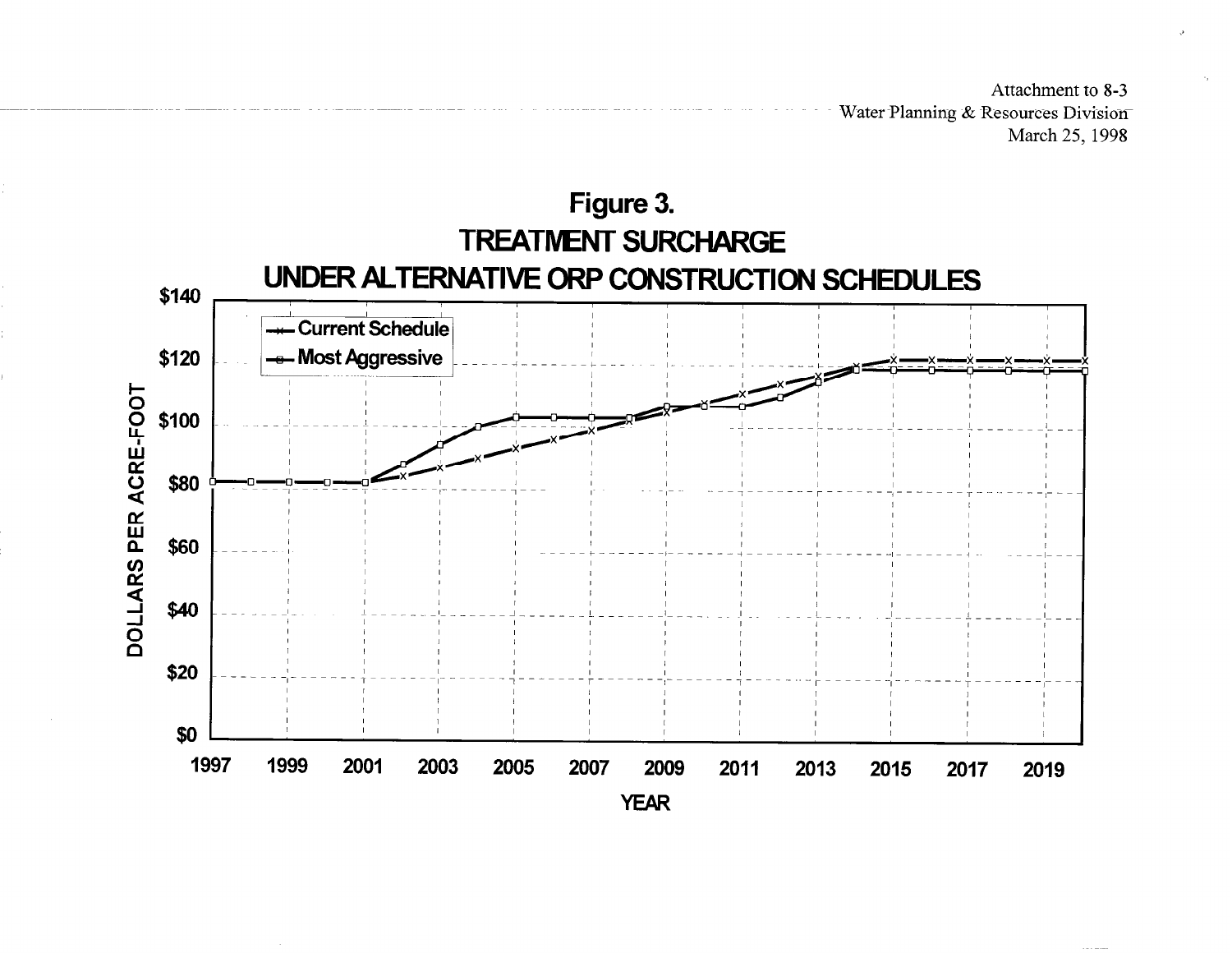Attachment to 8-3 Water Planning & Resources Division March 25, 1998

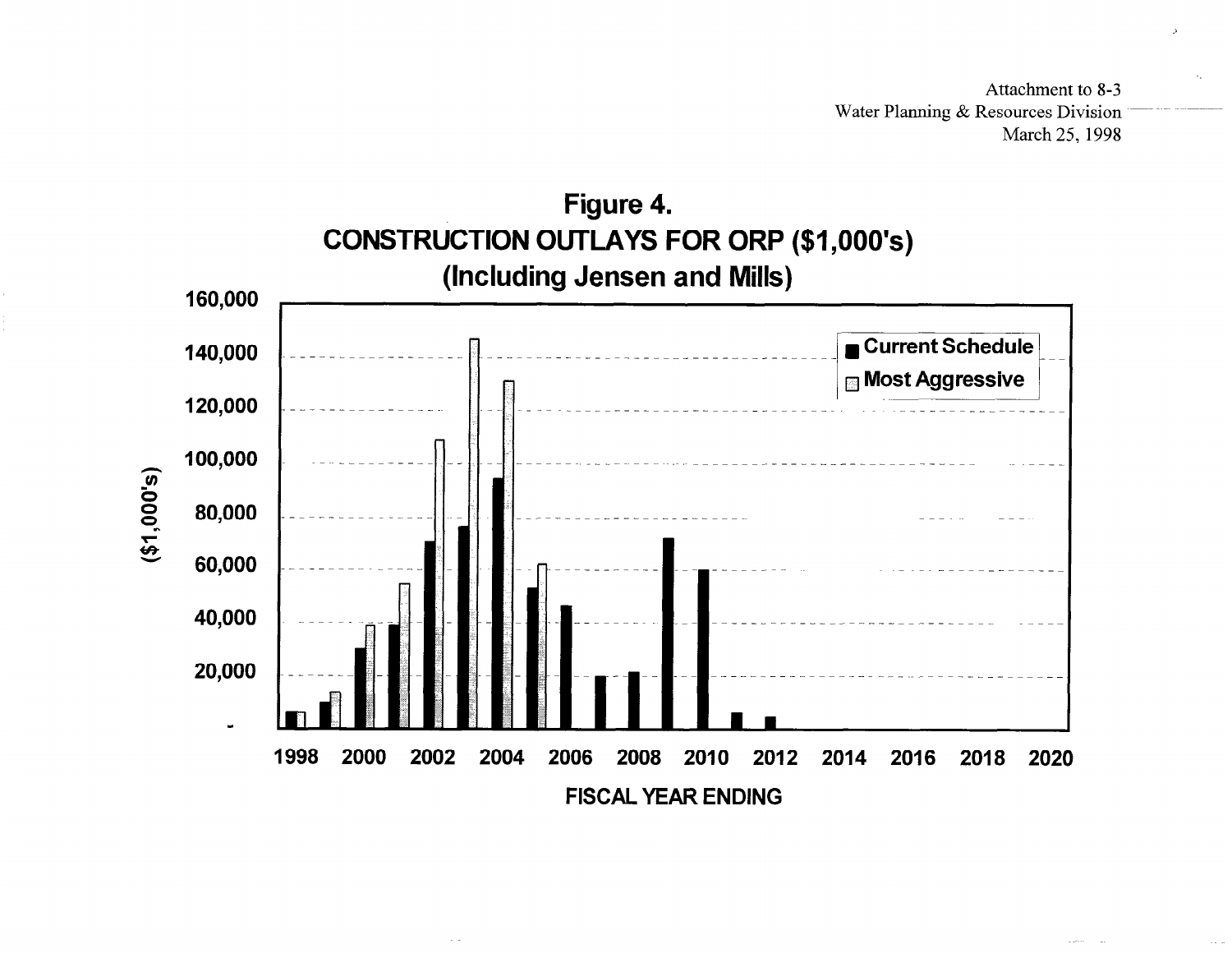$\mathbf{r}$ 

## Attachment A

# POTENTIAL TO ACCELERATE THE OXIDATION RETROFIT PROGRAM AT THE SKINNER, WEYMOUTH AND DIEMER FILTRATION PLANTS QUESTIONS AND ANSWERS

Key questions asked by the Board and others regarding acceleration of the Oxidation Retrofit Program at the Skinner, Weymouth and Diemer Filtration Plants are answered below.

#### 1. How does ozone work to reduce disinfection by-products?

Ozone is a very strong disinfectant that oxidizes organic materials. Unlike chlorine, ozone does not react with humic materials and certain natural organic materials to produce chlorinated by-products (e.g., trihalomethanes), some of which are believed to be carcinogenic. Although ozonation does produce some by-products such as aldehydes, assimilable organic carbon, and bromate, these by-products can be removed through existing filtration or controlled through pH adjustment. Ozone also provides additional benefits over chlorine including inactivation of Cryptosporidium and taste and odor control. To obtain the maximum benefit, ozonation must be followed by biological foltration and the maximum ochem, ozonation must be foltowed by biological  $\frac{1}{2}$  characterized alone following or  $\frac{1}{2}$  and  $\frac{1}{2}$  and  $\frac{1}{2}$   $\frac{1}{2}$  and  $\frac{1}{2}$  and  $\frac{1}{2}$  and  $\frac{1}{2}$  and  $\frac{1}{2}$  and  $\frac{1}{2}$  and  $\frac{1}{2}$  and  $\frac{1}{2}$  and  $\frac{1}{2}$  and  $\frac{1}{2}$  and chlorine alone following ozonation will still produce substantial levels of trihalomethanes.

# 2. Are levels ident@ed in the California Department of Health Services (CDHS) study on Are levels memijied in the California Department of Health Services (CDHS) stud "Trihalomethanes in Drinking Water and Spontaneous Abortion" currently being<br>exceeded by Metropolitan's treatment plants?

In the CDHS study, there was an association between women with high personal exposure to trihalomethanes (5 or more glasses of water with trihalomethanes greater than 75 micrograms/liter  $(\mu g/L)$ ) during their first trimester of pregnancy and miscarriages  $(15.7)$  percent compared to a miscarriage rate of 9.5 percent among women with low trihalomethanes exposure). High exposure to one of the four trihalomethanes, bromodichloromethane (BDCM), was associated with miscarriages when the BDCM level was  $18 \mu g/L$  or more. Metropolitan's system-wide annual trihalomethanes average for 1997 was 44  $\mu$ g/L, well below the exposure level of 75  $\mu$ g/L cited in the CDHS study. Metropolitan also takes samples from more than 40 sites. Only two samples out of 160 taken in the distribution system in 1997 exceeded 75  $\mu$ g/L.

Monthly samples of trihalomethanes and bromodichloromethane levels at the treatment plants sometimes exceed the levels noted in the CDHS report (see Table 1). Generally in the summer months, the trihalomethanes and BDCM levels increase. Also during the drought, bromide levels were higher in State Project Water and contributed to higher levels of BDCM.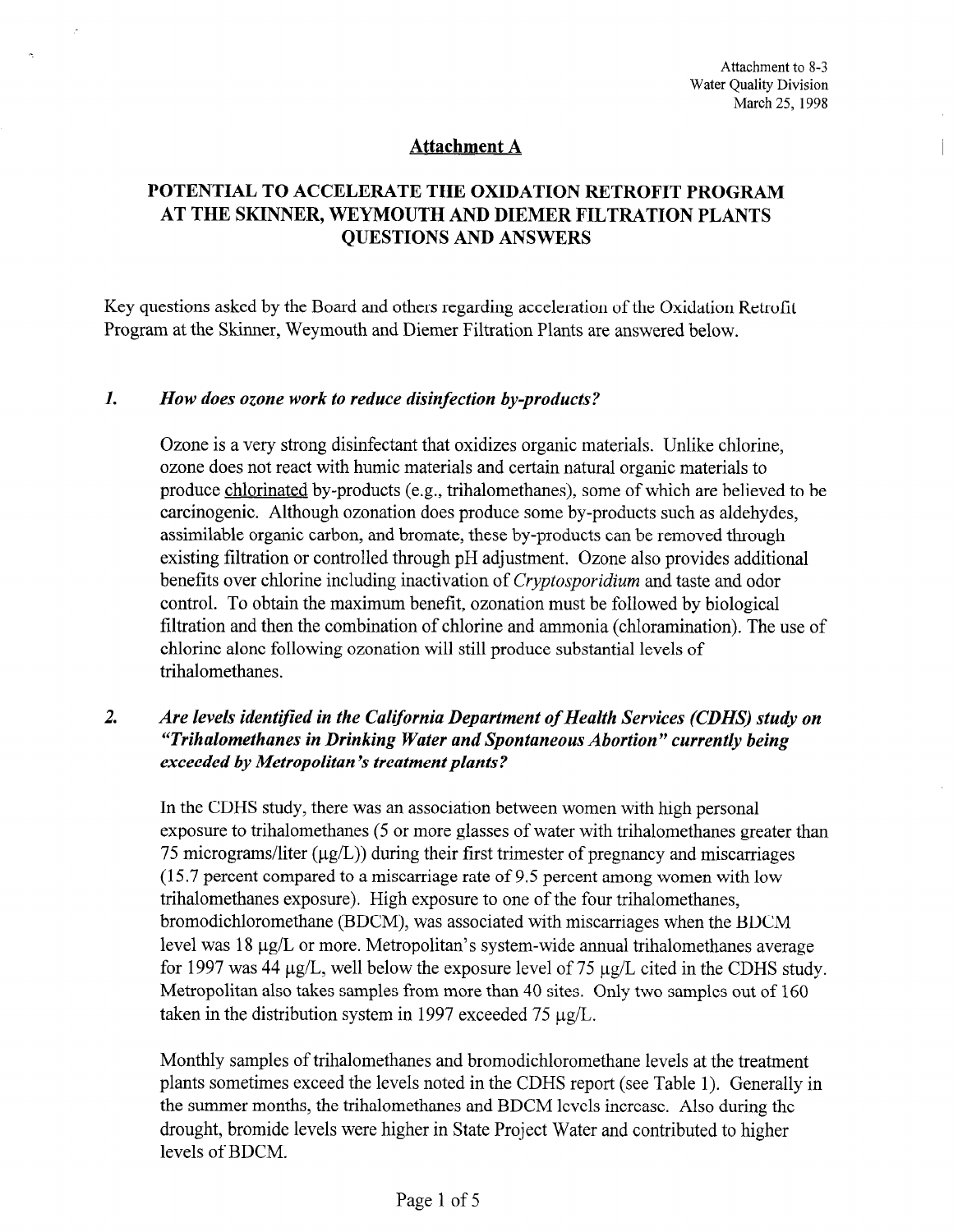The study is widely regarded as not definitive and repeat studies have been recommended by the CDHS researchers.

| Filtration<br>Plant | Total<br>Trihalomethanes<br>Median $(\mu g/L)$ * | Total<br>Trihalomethanes<br>75 Percentile<br>$(\mu g/L)$ ** | Bromodichloromethane<br>Median $(\mu g/L)$ * | Bromodichloromethane<br>75 Percentile $(\mu g/L)$ ** |
|---------------------|--------------------------------------------------|-------------------------------------------------------------|----------------------------------------------|------------------------------------------------------|
| Mills               | 64                                               | 81                                                          |                                              | 26                                                   |
| Jensen              | 65                                               | 74                                                          | 8                                            | 21                                                   |
| Weymouth            | 44                                               | 55                                                          | 5                                            | 18                                                   |
| <b>Skinner</b>      | 43                                               | 54                                                          | 14                                           | 18                                                   |
| Diemer              | 4                                                | 58                                                          | 14                                           | Q                                                    |

| Table 1                                            |
|----------------------------------------------------|
| Monthly Variability in Trihalomethanes and BDCM in |
| Metropolitan's Filtration Plant Effluents, 1990-97 |

Half of the monthly measurements were below this value.

\*\* Three out of four monthly measurements were below this value.

# 3. How are Metropolitan Member Agencies currently affected by the CDHS report on "Trihalomethanes in Drinking Water and Spontaneous Abortion "?

Member Agencies have been studying their own operational practices to determine if any short-term changes can be made the manufacture tried the material of the material of the material of  $\mu$ short-term changes can be made to reduce trihalomethanes. Some Member Agencies have asked Metropolitan to look at steps that could be taken to reduce trihalomethanes formation in the short-term. Metropolitan is analyzing the operational practices at each Metropolitan plant and is implementing changes where practical.

# What information has been provided to the Board regarding the current timing of the<br>Oxidation Retrofit Program at Skinner?

The current timing of the Oxidation Retrofit Program at the Skinner, Diemer, and Weymouth plants was established during the rate refinement process in 1996. The capital program for the Oxidation Retrofit Program at these three plants is cited on Page C-3 of the FY 97/98 Capital Program Appendix. This table lists programs which are scheduled to commence within the next three fiscal years. Initial activities for the Oxidation Retrofit Program at the Skinner plant are budgeted to commence within FY 99/00.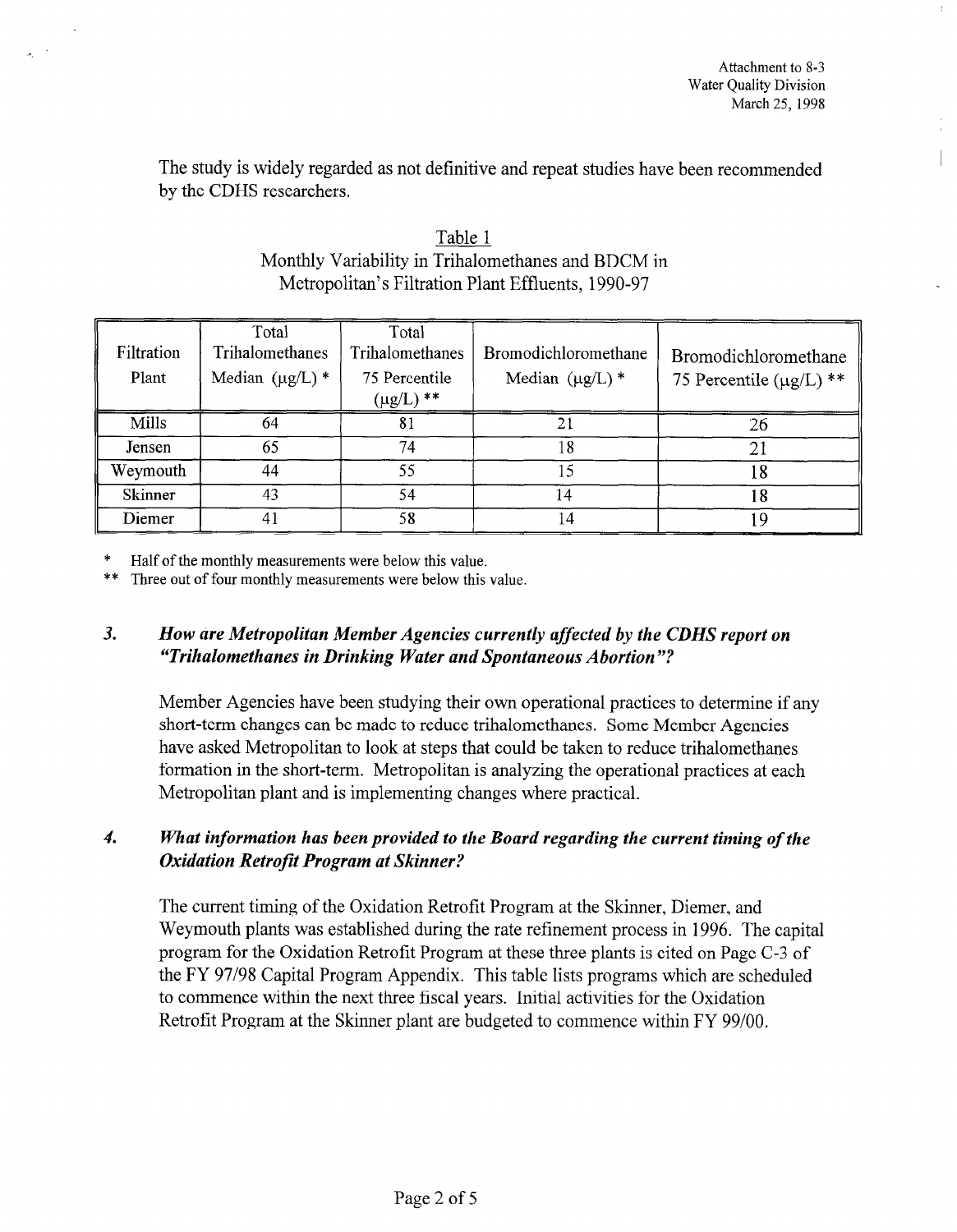# 5. What are the justifications to accelerate the Oxidation Retrofit Program prior to the promulgation of Stage II of the Disinfectants and Disinfection By-products Rule (D/DBP Rule)?

Acceleration of the Oxidation Retrofit Program would provide uniformity in treatment quality at all filtration plants. The levels of trihalomethanes and BDCM would be significantly reduced at all treatment plants (assuming chloramines are maintained in the distribution system). It is anticipated that ozonation would help meet any future lower disinfection by-product regulations to be developed in Stage II of the D/DBP Rule. Also, ozone provides additional disinfection protection against Cryptosporidium and other microorganisms as well as better control of taste and odors. Having ozone at all the treatment plants will allow greater flexibility in blending State Project Water and Colorado River Water at Weymouth, Skinner, and Diemer.

# 6. How will an accelerated Oxidation Retrofit Program be coordinated with Member Agencies' plans for Oxidation Retrofit Program? What are Metropolitan's Member Agencies' plans?

Our Member Agencies will be involved in the Oxidation Retrofit Program planning and activities. Metropolitan is willing to work with the Member Agencies in the development of their plans.

# 7. How will the current and accelerated Oxidation Retrofit Program affect the ability of How was the current and accelerated oxidation Retrofa I rogram affect the dollar Member Agencies to receive a blend of supplies from Metropolitan, given proposed<br>and/or possible new regulations and standards?

The Stage I D/DBP Rule requires enhanced coagulation for the removal of total organic The stage I D/DBF Kule requires enhanced coagulation for the removal of the carbon in water that is amenable to enhanced coagulation. (It also sets lower trihalomethanes standards and standards for other disinfection by-products.) State Project Water is amenable to enhanced coagulation and, as a result, Mills and Jensen must comply with the provisions of the D/DBP Rule. Enhanced coagulation can be avoided by implementing ozone as long as source water total organic carbon levels are less than 4.0 mg/L. Colorado River Water is not amenable to enhanced coagulation because of the higher alkalinity contents and compliance with treatment requirement of the Stage I D/DBP Rule is not required. Depending on the proportion of State Project Water and Colorado River Water in blended supplies, enhanced coagulation may be required at Metropolitan's other three plants (Diemer, Weymouth and Skinner) which treat a blend of Colorado River Water and State Project Water. Preliminary bench-scale work conducted in 1994 and 1995 showed that State Project Water blends of 50 percent or more were considered amenable to enhanced coagulation. Blends from 25 to 50 percent appeared to be amenable sometimes (depending on the water quality at the time). Blends less than 25 percent State Project Water would not require enhanced coagulation. An accelerated Oxidation Retrofit Program will allow the regulatory flexibility to treat higher blends of State Project Water at the Diemer, Weymouth, and Skinner plants. Failure to retrofit these plants could place blending restrictions of as low as 25 percent. Higher blends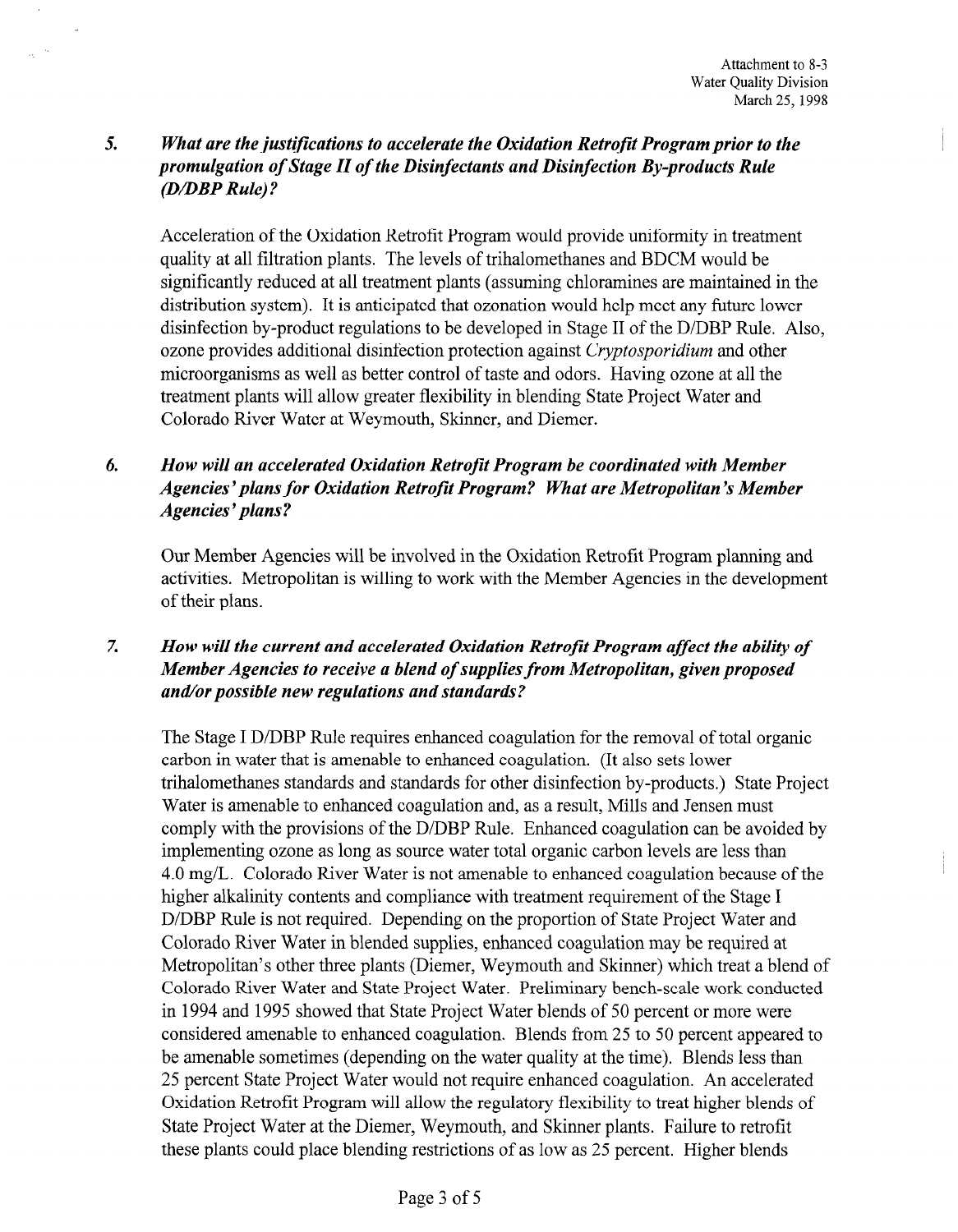could require treatment plants receiving Metropolitan water to use both alternative disinfectants and enhanced coagulation at considerable costs. The Stage II D/DBP Rule may lower the disinfection by-product standards to levels that would require treatment for disinfection by-product control at all treatment plants. Negotiation on Stage II standards will commence early next year. A "Backstop" Stage II trihalomethanes standard of 40 pg/L has already been proposed as part of Stage I to ensure the negotiators will revisit the standards. Whether the 40  $\mu$ g/L will be affirmed is unclear at this time, but appears to be the direction USEPA is heading.

#### 8. What were the assumptions made in the rate impact analysis?

The analysis of impacts to the treatment surcharge assumed that the Oxidation Retrofit Program is debt financed with revenue bonds at an interest rate of 6 percent for 30 years. Projected capital costs are escalated at 5 percent per year and direct operating and maintenance costs at the five treatment plants were escalated at 3 percent per year. Metropolitan's sales of treated water are currently expected to increase from about 1.25 million acre-feet per year to about 1.44 million acre-feet per year by 2007, or about 1.5 percent annually over the next ten years.

#### 9. How does MWD propose to finance the Oxidation Retrofit Program?

The analysis assumes that revenue bonds are used to finance the capital costs of the Oxidation Retrofit Program. Consistent with the current policy of recovering capital and operating costs necessary to provide treated water through the treatment surcharge, it is further assumed that the additional debt service and operating costs for the Oxidation Retrofit Program are recovered through the treatment surcharge. The impact of the Oxidation Retrofit Program on the treatment surcharge, given the above assumptions, is estimated to be about \$24 per acre-foot by the year 2020. At the Board's direction, staff may evaluate other methods of recovering the costs of the Oxidation Retrofit Program (e.g., General Obligation bond debt or benefit assessments).

Some Member Agencies have expressed concerns that rising treatment surcharges may encourage Member Agencies to build their own base-loaded treatment plants to avoid Metropolitan surcharges and peak off of Metropolitan facilities. (It is much cheaper to operate a base-loaded plant than a "peaking plant".)

## 10. Are there other technologies that would be more appropriate to treat Colorado River Water?

There are several treatment alternatives for controlling disinfection by-products: removing disinfection by-product precursors, using alternative oxidants, or removing disinfection by-products after formation. Removing precursors can be accomplished by using technologies such as granular activated carbon or membranes or by using enhanced coagulation. The installation and operation of granular activated carbon systems are extremely expensive. The regeneration of carbon is of questionable feasibility in

Page 4 of 5